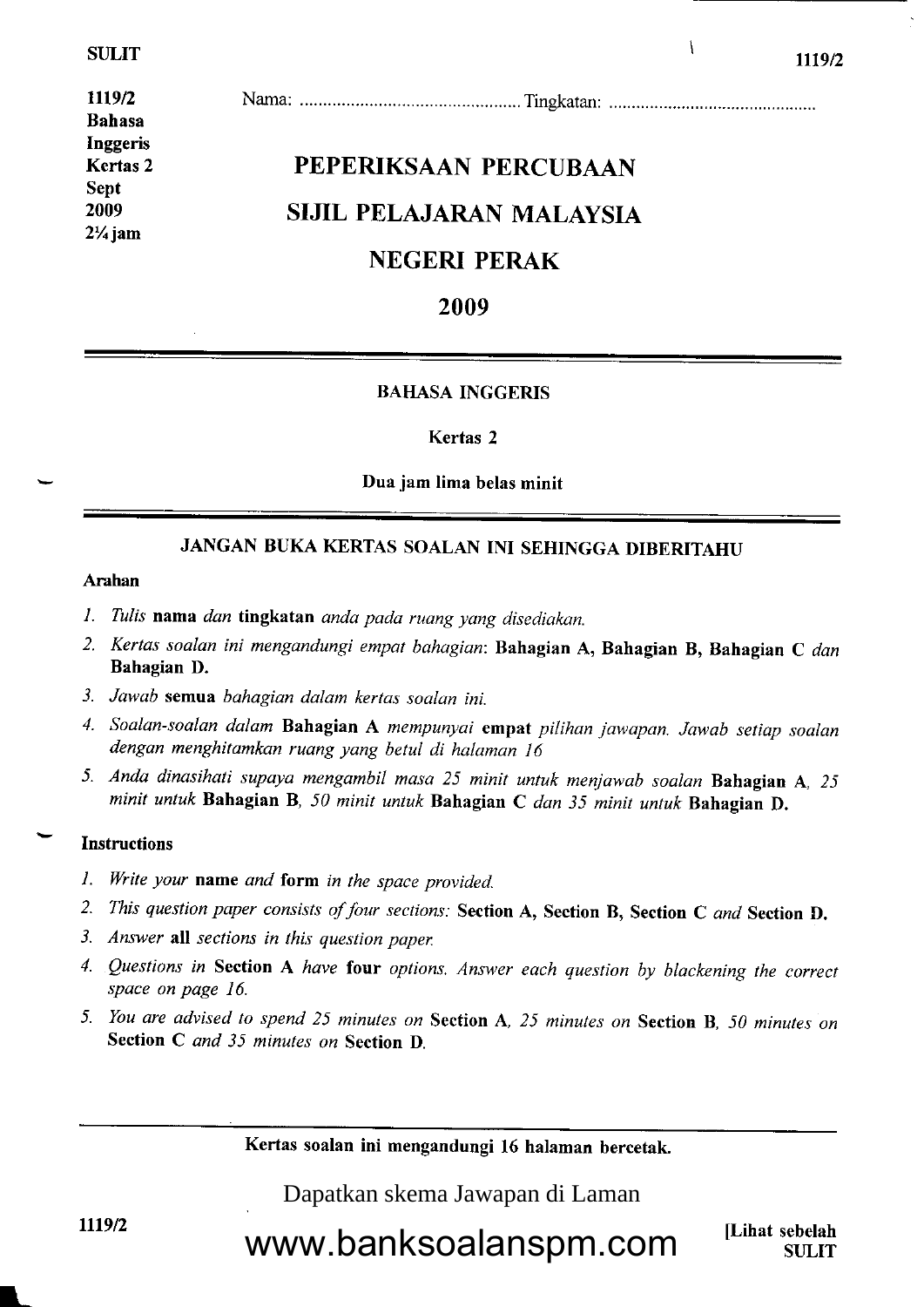#### Section A

[15 marks]

### Questions  $1 - 8$

For each of the questions, read the question first and then study the information to find the best answer. Then blacken the answer  $A$ ,  $B$ ,  $C$  or  $D$  on the answer sheet provided.

### HEALTH

Sleep is probably the most natural state of bodily rest observed. Regular sleep is essential for survival. Yet, we play around with it and actually boast that we will get more out of life by cutting down on sleep. A widely publicised 2003 study performed at the University of Pennsylvania provided evidence that cognitive performance in humans decline with fewer than eight hours of sleep, [adapted from New Sunday Times, Apr 19 2009]

 $\mathbf{1}$ According to the excerpt, what happens if we do not have enough sleep?

- A Cognitive performance will decline
- More things can be done out of life B
- Our body will not have enough rest
- We will not be able to survive D

Read the advertisement below and answer the question that follows



(Adapted from Startwo, Mon 16 March 2009)

**SULIT** 

- $\overline{2}$ Sun Kiss orange juice is fresh and nutritious because it is
	- A without artificial flavouring
	- B with preservatives
	- C purely squeezed
	- D pasteurized

Dapatkan skema Jawapan di Laman

l-

[Lihat sebelah www.banksoalanspm.com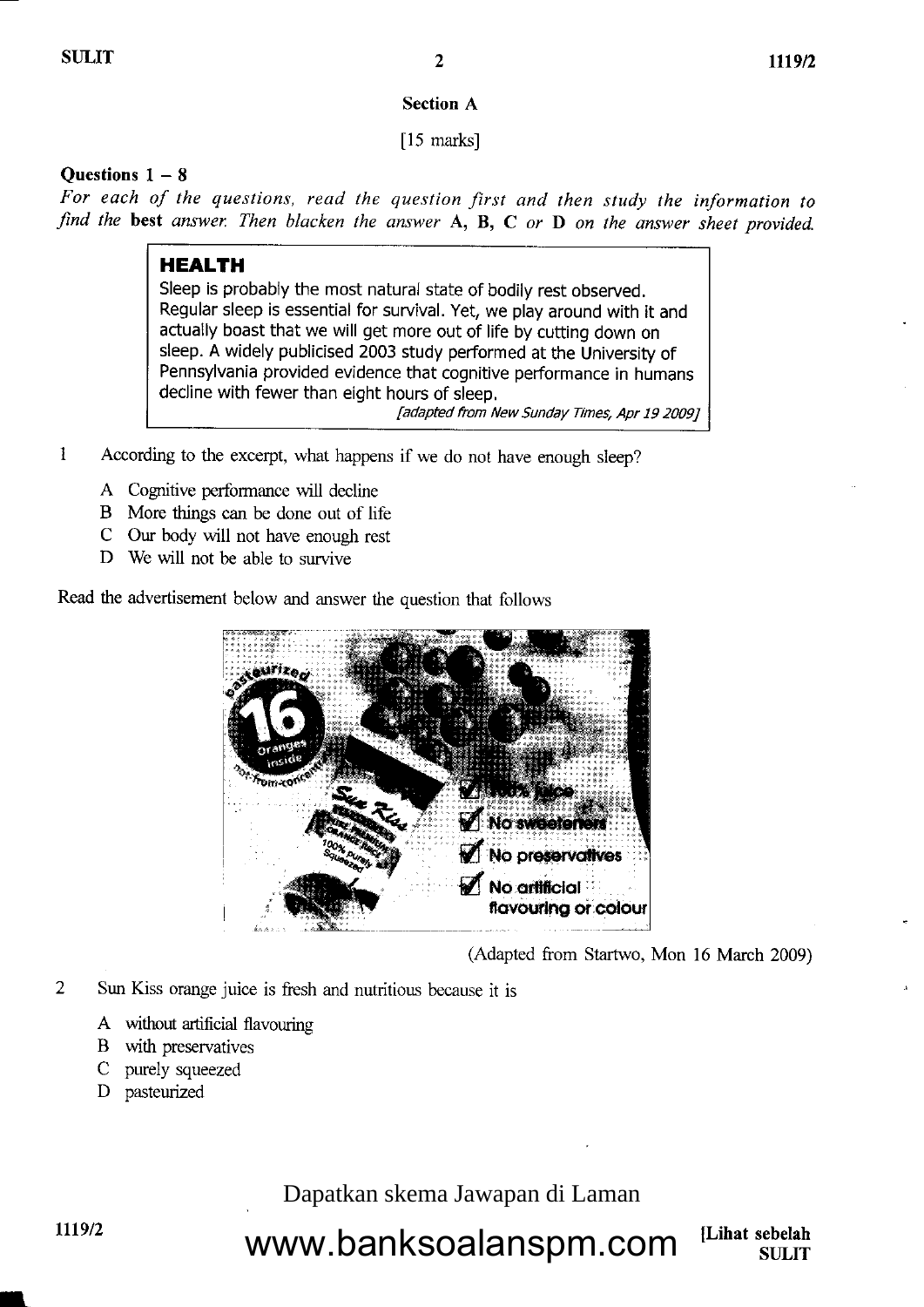Read the manual on brushing and answer the question that follows



- ٦ One way of brushing your teeth is by using
	- A a back and forth motion to remove plaque on the outside surfaces
	- B the tip of the tooth brush to clean the inside surfaces
	- C small circular motions to clean the inside surfaces
	- circular motions to clean for the biting surfaces D

Look at the diagram below and answer the question that follows



(Adapted from Sunday Times, 12 April 2009)

- $\overline{4}$ Alzheimer occurs due to
	- A old age
	- $\bf{B}$ forgetfulness
	- dead brain cells  $\mathbf C$
	- D depression and stress

Dapatkan skema Jawapan di Laman

#### [Lihat sebelah www.banksoalanspm.com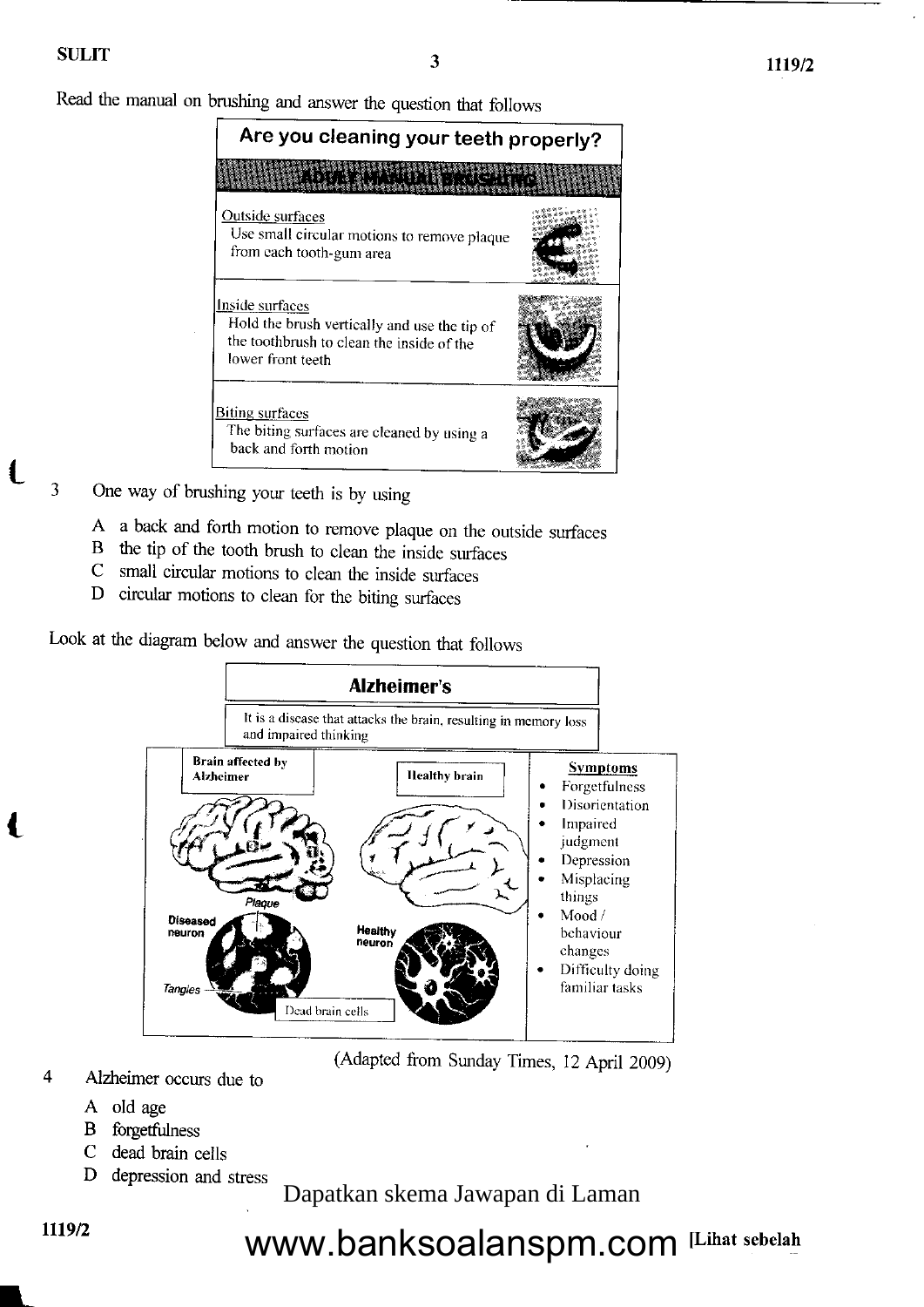

Look at the advertisement and answer the question that follows

(Adapted from The Star, 14 April 2009)

- 5 The offer is valid when we
	- buy the whole chicken  $\mathbf{A}$
	- B buy any product at the store
	- C visit the store on  $15$  April 2009
	- D buy RM80 or above in a single receipt

Read the advertisement and answer the question that follows



(Adapted from NST, 21 April 2009)

6 Learning via guru.net.my is

- A challenging
- **B** interesting
- C intensive
- D simple

Dapatkan skema Jawapan di Laman

1119/2

www.banksoalanspm.com

[Lihat sebelah] **SULIT**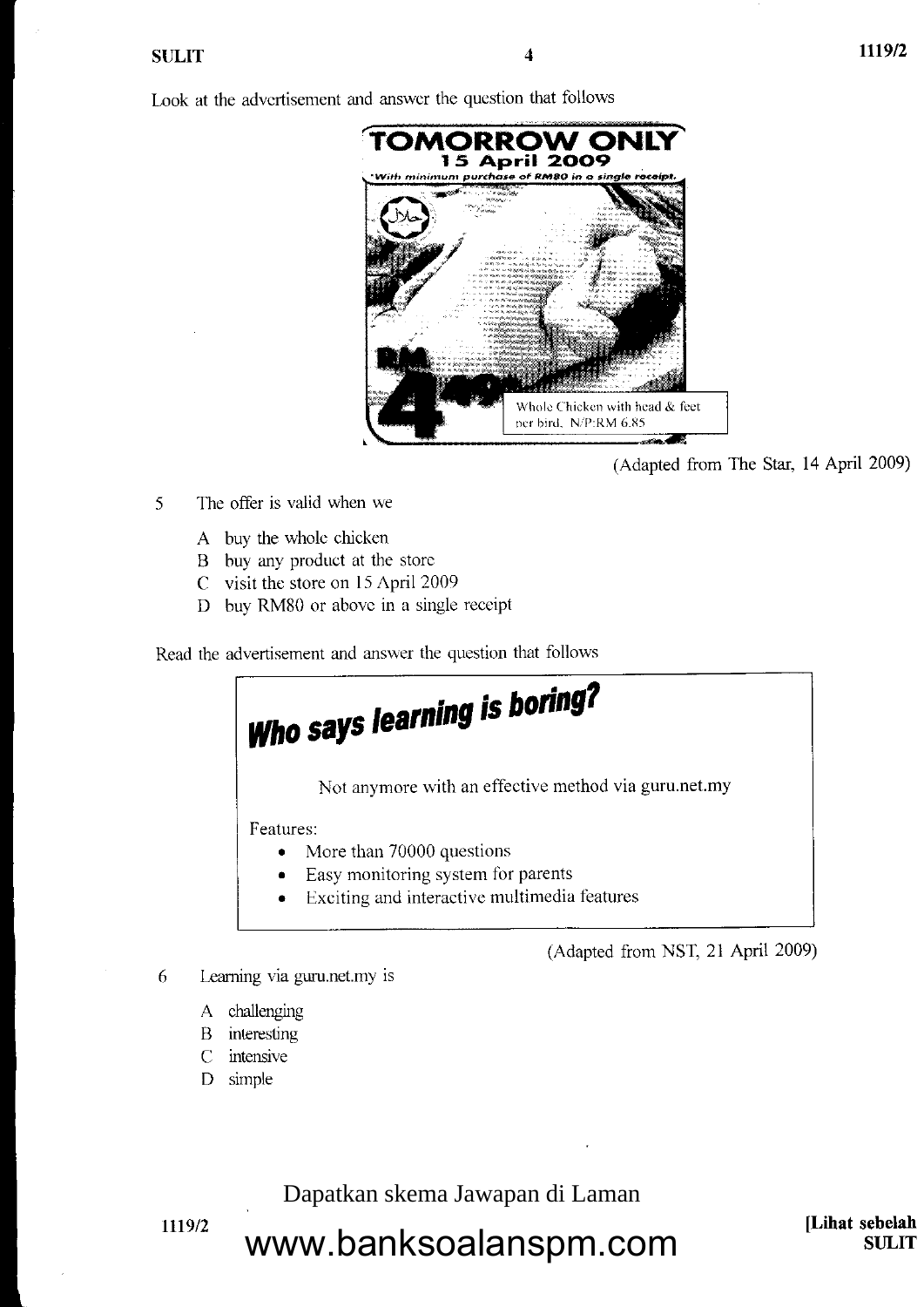



- 7 Which of the following is the most dominant pastime of youths?
	- A Listening to music
	- B Watching television
	- C Participating in sports
	- D Hanging out in shopping malls

Look at the cartoon strip and answer the question that follows



(Taken from Startwo, 16 March 2009)

[Lihat sebelah

SULIT

- 8 We can say that, the cat is
	- A sick
	- **B** lazy
	- C hwgry
	- D naughty

Dapatkan skema Jawapan di Laman

www.banksoalanspm.com

1119/2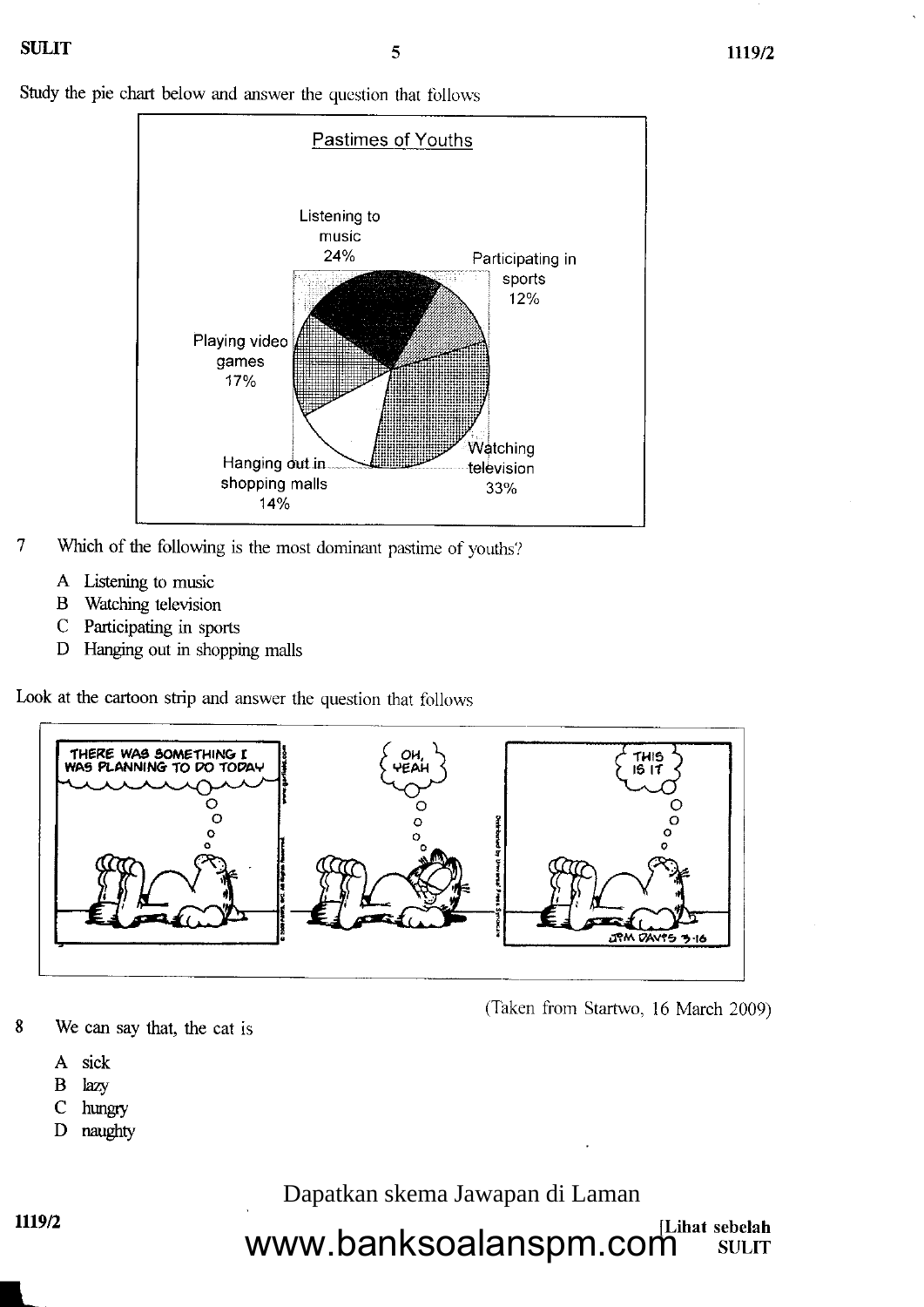[Lihat sebelah

**SULIT** 

#### Section B

#### [10 marks]

#### Questions 16 - 25

Read the information on the natural benefits and curative properties of fruits. Then answer the following questions.

#### Apple

The apple is considered as a protective food. It contains minerals and vitamins in abundance. Apart from its energy value, it plays an important role in the normal development of metabolic functions. Apples are highly beneficial in the treatment of all kinds of headache.

#### Banana

The banana is one of the oldest and a very hygienic fruit as it comes in a "germ-proof' package. Its thick covering provides an excellent protection against bacteria and contamination. It contains a large amount of easily assimilated sugar. Bananas are of great value both in constipation and diarrhoea.

#### Grape

The grape is a highly valued fruit mainly for its rich content of sugar. It is highly nutritious and easily digested. Grapes are highly beneficial in the treatrnent of heart disease. They tone up the heart and are effective in relieving cardiac pain and palpitation of the heart.

#### Papaya

The papaya has been regarded as one of the most valuable tropical fruits. It is a rich source of vitamin C. It is not only one of the most easily digested fruits, but it also aids in the digestion of other foods. Fresh juice of raw papaya mixed with honey can be applied with beneficial results over inflamed tonsils for diphtheria and other throat disorders. It dissolves the membrane and prevents infection from spreading.

#### **Orange**

The orange is a rich source of vitamin A, B, C and calcium. It is the most popular citrus fruit. Its vitamin C content helps the body tissues to use the calcium contained in food. This fiuit, being an excellent source of calcium and vitamin  $C$ , is valuable in the treatment of diseases of the bone and teeth.

Dapatkan skema Jawapan di Laman

1119/2

I

I

www.banksoalanspm.com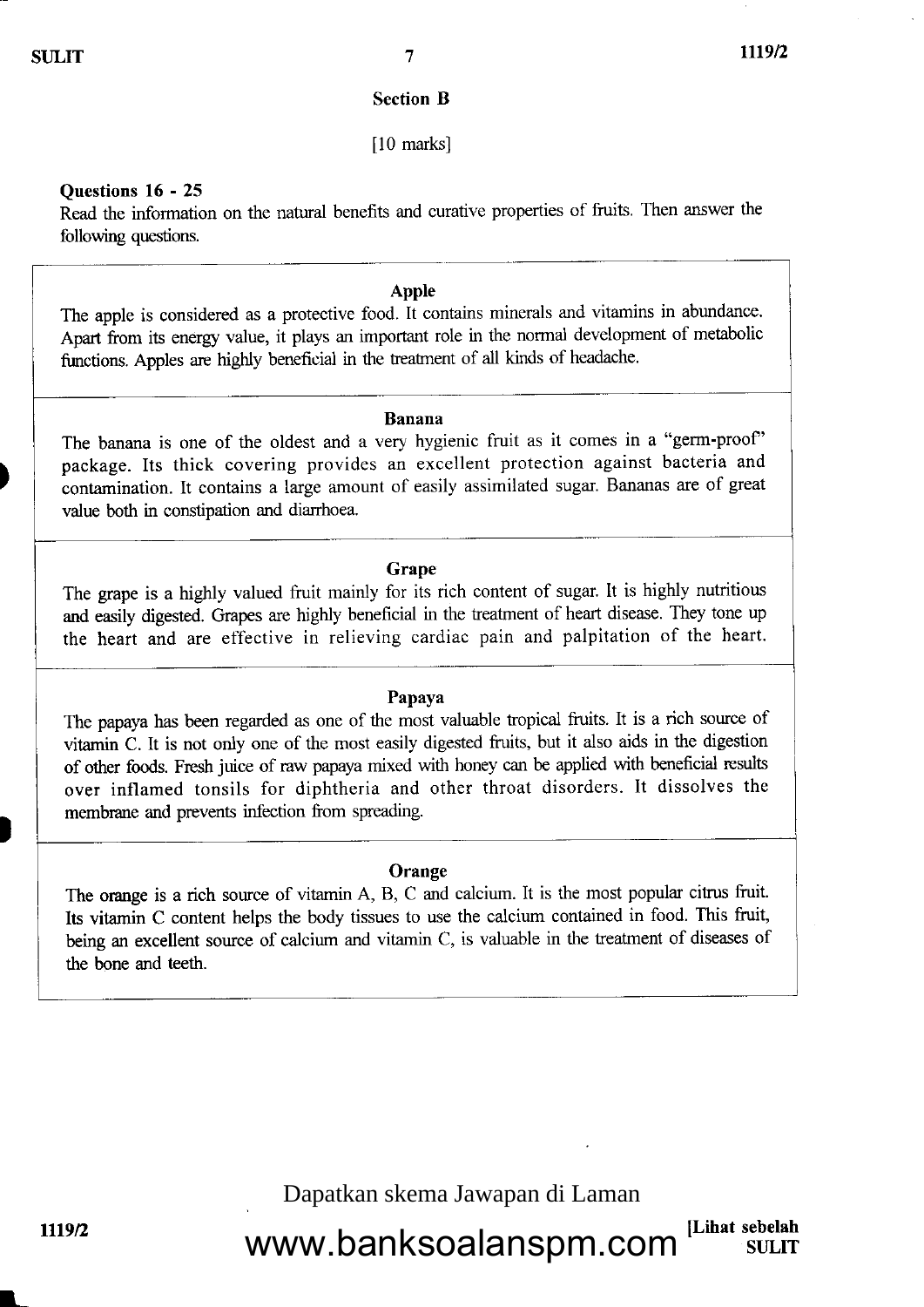$\cdot$ 

## Questions 16 - 25

Complete the table by filling in the appropriate answers.

| Name of Fruit                                                                                                                  | <b>Curative Property</b>                                                  |  |  |  |
|--------------------------------------------------------------------------------------------------------------------------------|---------------------------------------------------------------------------|--|--|--|
| Orange                                                                                                                         | 16                                                                        |  |  |  |
| $17 \longrightarrow$                                                                                                           | Treatment of heart disease                                                |  |  |  |
| $18 -$<br><u> 2000 - 2000 - 2000 - 2000 - 2000 - 2000 - 2000 - 2000 - 2000 - 2000 - 2000 - 2000 - 2000 - 2000 - 2000 - 200</u> | Good for throat disorders                                                 |  |  |  |
| Banana                                                                                                                         | 19 <sup>7</sup><br><u> 1980 - Jan Barnett, fransk politiker (d. 1980)</u> |  |  |  |
| 20<br><u> 1980 - Jan Alexandria III, martx</u>                                                                                 | All types of headache                                                     |  |  |  |

### Questions  $21 - 25$

Complete the sentences below using the given information.

| 21 |            |  |
|----|------------|--|
|    |            |  |
| 22 |            |  |
|    |            |  |
| 23 |            |  |
|    |            |  |
| 24 |            |  |
|    |            |  |
|    |            |  |
| 25 |            |  |
|    | [10 marks] |  |

Dapatkan skema Jawapan di Laman

I

www.banksoalanspm.com

[Lihat sebelah SIII.IT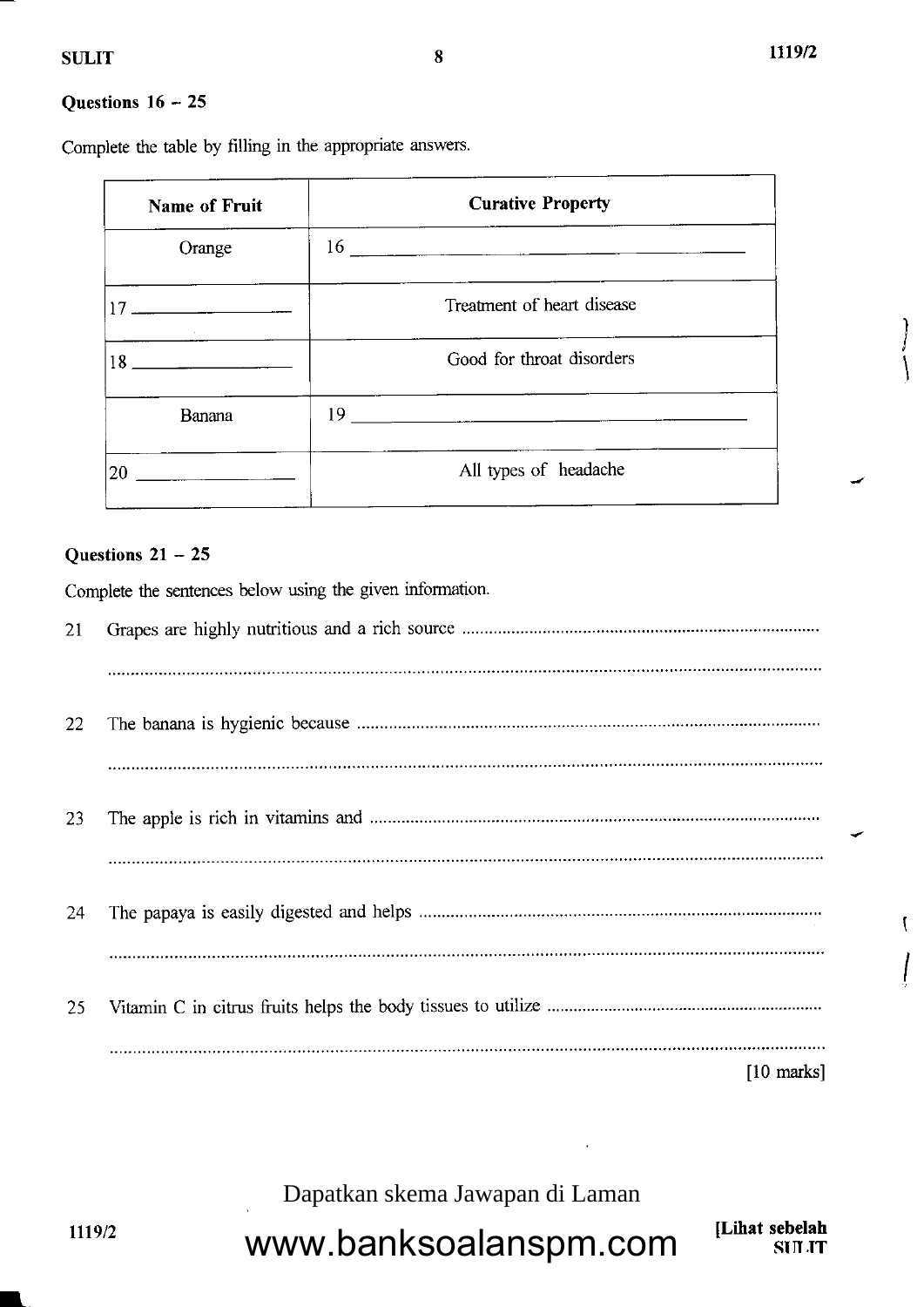**SULIT** 

 $\mathbf{I}$ 

### 9

#### **Section C**

#### $[25$  marks]

Questions 26-30 Read the passage below and answer the questions that follow.

A long time ago, a girl named Li-li got married and went to live with her husband and her mother-in-law. In a very short time, Li-li found that she could not get along with her mother-in-law at all. Their personalities were very different, and Li-li was angered by many of her mother-in-law's habits. In addition, her mother-in-law constantly criticised her.

- Days passed days, and weeks passed weeks. Li-li and her mother-in-law  $\overline{2}$ never stopped arguing and fighting. But what made the situation even worse was that, according to Chinese tradition, Li-li had to bow to her mother-in-law and obey her every wish. All the anger and unhappiness in the house were causing the poor husband great distress. He did not know what to do; on the one hand was his mother and on the other was his wife, both of whom he loved dearly. He could not tell his mother not to pick on his wife who was not filial.
- 3 Finally, Li-li could not stand her mother-in-law's bad temper and dictatorship any longer, and she decided to do something about it. Li-li could not turn to her husband for help, so she decided to seek help elsewhere. She went to see her father's good friend, Mr. Huang, who sold herbs. She told him 15 the situation and asked if he would give her some poison so that she could solve the problem once and for all. Mr. Huang did not look surprised nor did he scold Li-li. In fact, he nodded in sympathy but did not say anything.  $\overline{4}$
- He went into the back room, and returned in a few minutes with a packet of herbs. He told Li-li, "You can't use a quick-acting poison to get rid of your -20 mother-in-law because that would cause people to become suspicious. Therefore, I have given you a number of herbs that will slowly poison her body. Every other day prepare some soup with meat and put a little of these herbs in her serving. Now, in order to make sure nobody suspects you when she dies, you must be very careful and act very friendly towards her. Don't argue with 25 her, obey her every wish and treat her like a queen."  $\mathcal{S}$
- Li-li was both happy and relieved. Finally, there was going to be a solution to the problem. She thanked Mr. Huang profusely and hurried home to start her plot of murdering her mother-in-law. Weeks went by, and months went by, and every other day, Li-li served the specially-treated food to her mother-in-law. -30 She remembered what Mr. Huang had said about avoiding suspicion, so she controlled her temper, obeyed her mother-in-law and treated her like her
- 6 After six months had passed, the whole household had changed. Li-li practised controlling her temper so much that she found that she almost never got mad or upset. She hadn't had an argument in six months with her motherin-law, who now seemed much kinder and easier to get along with. 7
- The mother-in-law's attitude towards Li-li changed and she began to love Li-li like her own daughter. She kept telling friends and relatives that Li-li was the best daughter-in-law one could ever find. Li-li and her mother-in-law were -40 now treating each other like a real mother and daughter. Li-li's husband was very happy to see what was happening. 8

One day, a remorseful Li-li came to see Mr. Huang and asked for his help again. She said, "Dear Mr. Huang, please help me to keep the poison from killing my mother-in-law. She's changed into such a nice woman, and I love 45 her like my own mother. I do not want her to die because of the poison I gave

Mr. Huang smiled and nodded his head. "Li-li, there's nothing to worry about. I never gave you any poison. The herbs I gave you were supplements to improve her health. The only poison was in your mind and your attitude -50 towards her, but that has been all prashed RYAV six cha do Ja wappane died "aman

Adapted from "Outpourings of the Heart"

1119/2

- 10

5

35

**SULIT** 

WWW.banksoalanspm.qomsebelah

 $9/2$ 

 $\mathbf Q$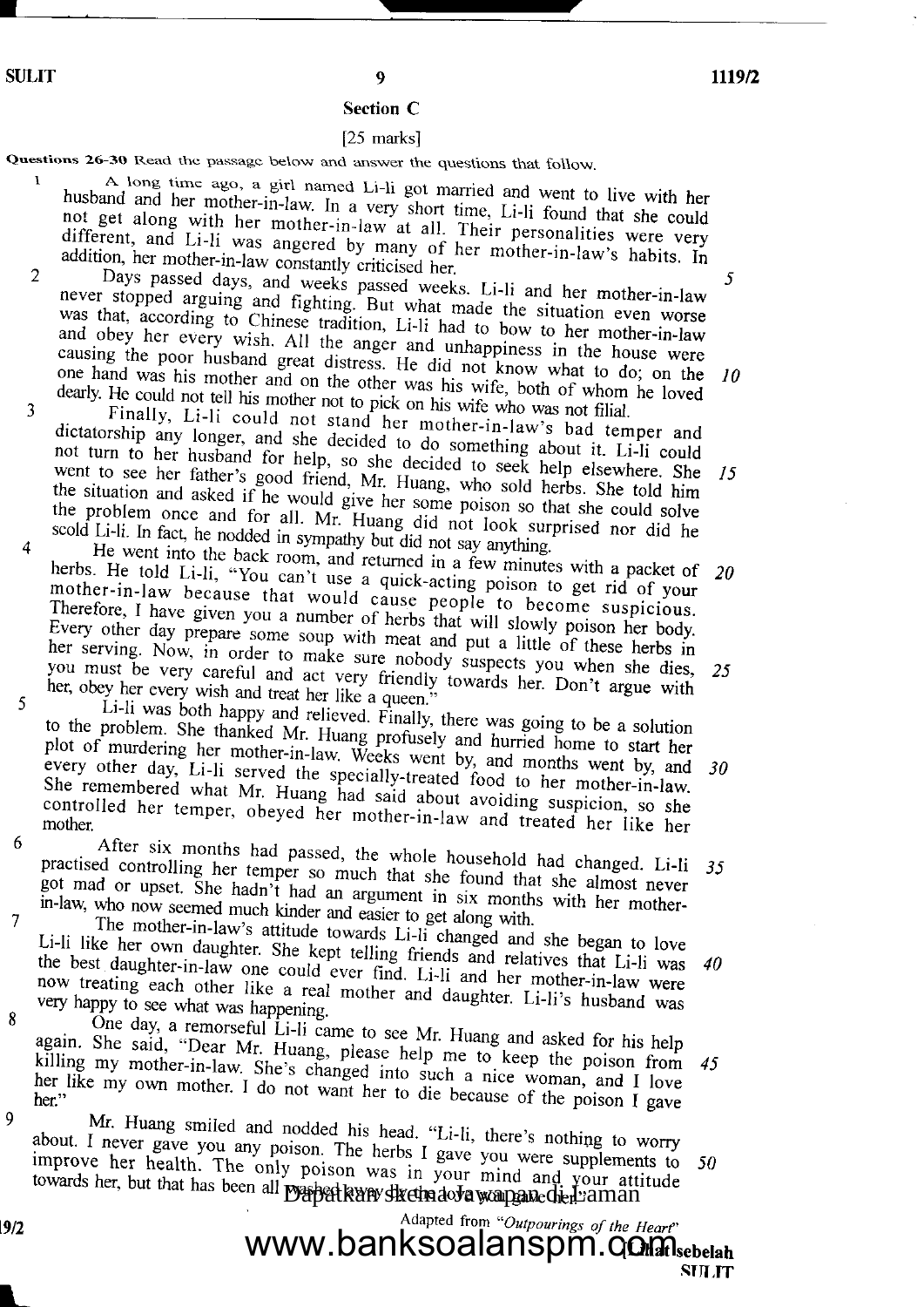**SULIT** 

| 1119/2 | Dapatkan skema Jawapan di Laman<br>$\bar{\mathbf{z}}$<br>www.banksoalanspm.com | [Lihat sebelah<br><b>SULIT</b> |
|--------|--------------------------------------------------------------------------------|--------------------------------|
|        |                                                                                |                                |
|        |                                                                                |                                |
|        |                                                                                |                                |
|        |                                                                                |                                |
|        |                                                                                |                                |
|        |                                                                                |                                |
|        |                                                                                |                                |
|        |                                                                                |                                |
|        |                                                                                |                                |
|        |                                                                                |                                |
|        |                                                                                |                                |
|        |                                                                                |                                |
|        |                                                                                |                                |
|        |                                                                                |                                |
|        |                                                                                |                                |
|        |                                                                                |                                |
|        |                                                                                |                                |
|        |                                                                                |                                |
|        |                                                                                |                                |
|        |                                                                                |                                |
|        |                                                                                |                                |
|        |                                                                                |                                |
|        |                                                                                |                                |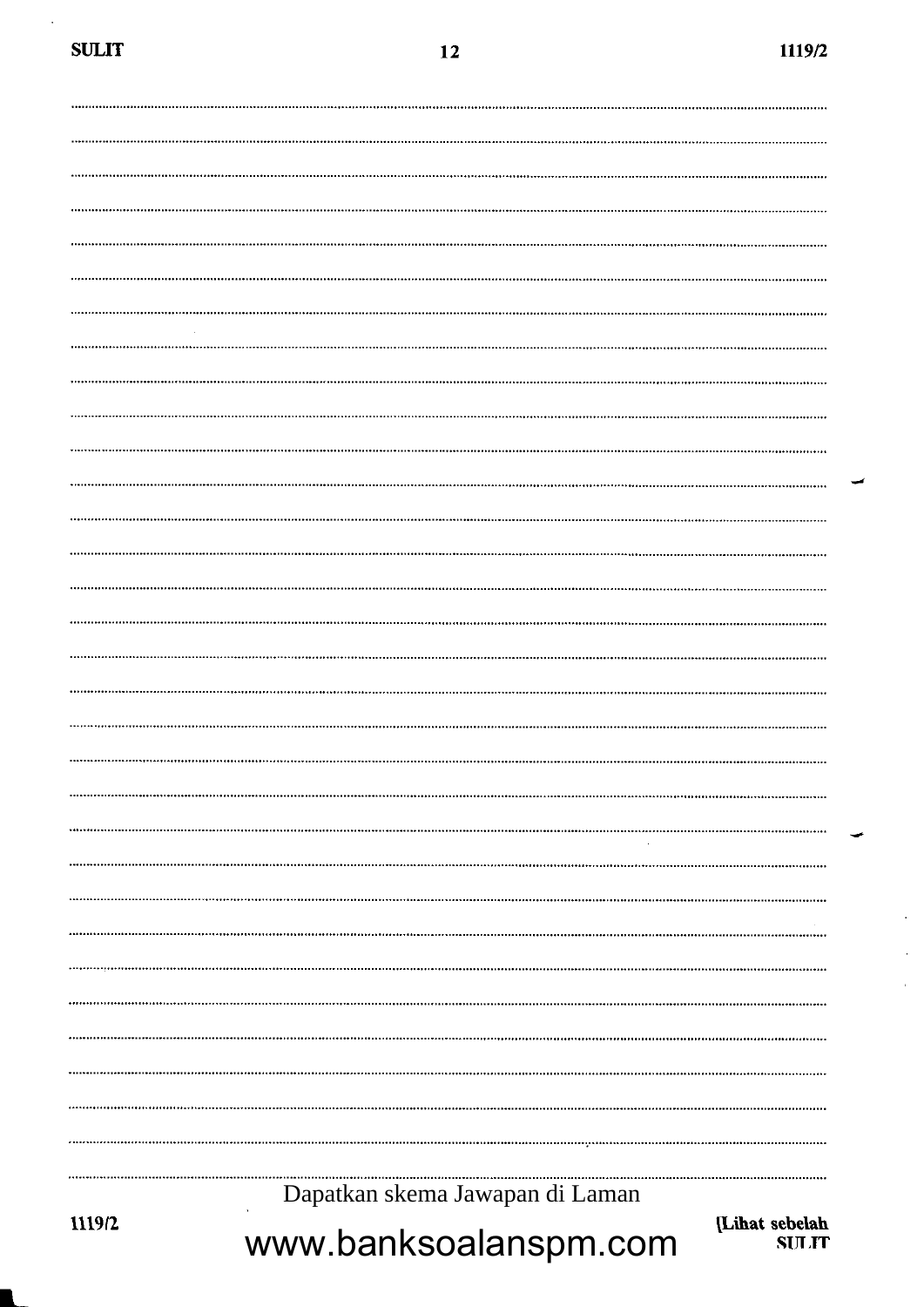l\_

### Section D

 $[25$  marks]

### Question 32

Read the following stanzas below and answer the questions that follow.

### Monsoon HistorY

| Again we are taken over         | Moths sweep out of our rooms        |
|---------------------------------|-------------------------------------|
| By clouds and rolling darkness. | Where termites built                |
| Small snails appear             | Their hills of eggs and queens zoom |
| Clashing their timid horns      | In heat. We wash our feet           |
| Among the morning glory         | For bed, watch mother uncoil        |
| Vines.                          | Her snake hair, unbuckle            |
|                                 | The silver mesh around her waist,   |
| m                               | Waiting for father pacing           |
| Drinking milo,                  | The sand as fishers pull            |
| Nyonya and baba sit at home.    | From the Straits after monsoon.     |
| This was forty years ago.       |                                     |
| Sarong-wrapped they counted     | $\mathbf{\dot{N}}$                  |
| Silver paper for the dead.      | The air is still, silent            |
| Portraits of grandfathers       | Like sleepers rocked in the pantun, |
| Hung always in the parlour.     | Sheltered by Malacca                |
| Reading Tennyson, at six        | This was forty years ago,           |
| p.m. in pajamas,                | When nyonya married baba.           |
| Listening to down-pouring       |                                     |
| Rain: the air ticks             |                                     |
| With gnats, black spiders fly,  | SHIRLEY GEOK-LIN LIM                |

32 (a) From stanza ii, what does "clouds and rolling darkness" indicate?

|        |                                                                                                    | $\lceil$ mark                   |
|--------|----------------------------------------------------------------------------------------------------|---------------------------------|
|        | (b) Give one example of how the persona is influenced by western culture?                          |                                 |
|        |                                                                                                    | $[1 \; mark]$                   |
|        | $(c)$ In stanza iv, what time of the day is it?                                                    |                                 |
|        |                                                                                                    | $\lfloor$ mark                  |
|        | (d) What do you think is the occupation of the persona's father?<br>Give a reason for your answer. |                                 |
|        |                                                                                                    | $[2 \text{ marks}]$             |
|        | Dapatkan skema Jawapan di Laman                                                                    |                                 |
| 1119/2 | www.banksoalanspm.com                                                                              | [Lihat sebelah]<br><b>SULIT</b> |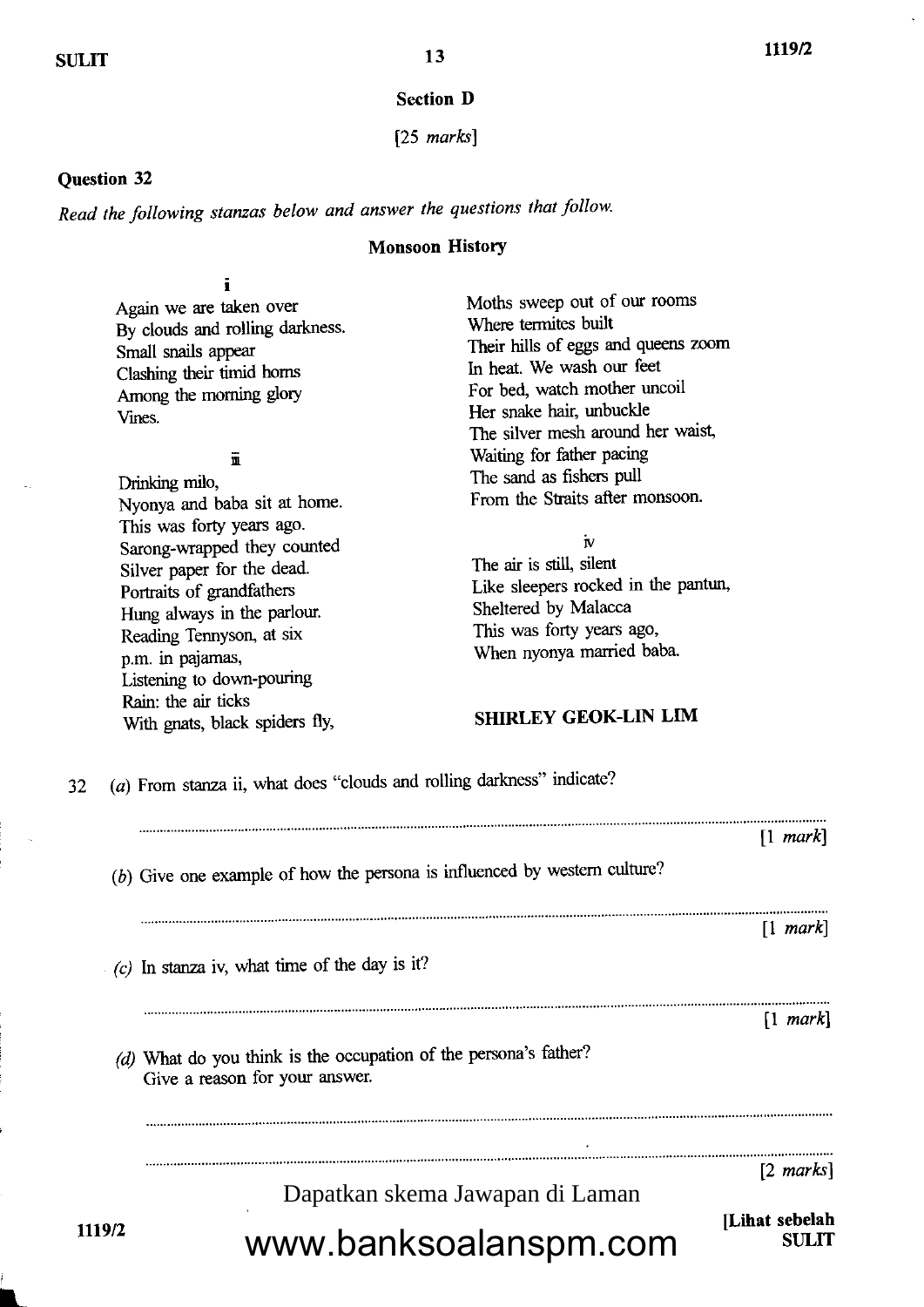Read the extract from the short story The Necklace below and answer the questions that follow.

| 1119/2 | Dapatkan skema Jawapan di Laman<br>[Lihat sebelah<br>www.banksoalanspm.com<br><b>SULIT</b>                                                                                                                                                                                                                         |
|--------|--------------------------------------------------------------------------------------------------------------------------------------------------------------------------------------------------------------------------------------------------------------------------------------------------------------------|
|        |                                                                                                                                                                                                                                                                                                                    |
|        | Support your answer with close reference to the text.                                                                                                                                                                                                                                                              |
|        | Describe an event which you think is the most important.<br>Give reasons why you choose this event.                                                                                                                                                                                                                |
|        | Using the details from the novel that you have studied,                                                                                                                                                                                                                                                            |
|        | Choose any one of the novels above and answer the question below                                                                                                                                                                                                                                                   |
|        | The Return<br>K.S. Maniam                                                                                                                                                                                                                                                                                          |
|        | The Pearl<br>John Steinbeck                                                                                                                                                                                                                                                                                        |
|        | Jungle of Hope - Keris Mas                                                                                                                                                                                                                                                                                         |
| 34     | The following are the novels studied in the literature component in the English<br>Language                                                                                                                                                                                                                        |
|        | $\lceil 2 \text{ marks} \rceil$                                                                                                                                                                                                                                                                                    |
|        | Give a reason for your answer.                                                                                                                                                                                                                                                                                     |
|        | $\lceil 1 \text{ mark} \rceil$<br>(d) If you were Madame Loisel, would you be excited to see the diamond necklace?                                                                                                                                                                                                 |
|        | $\lceil \ln \text{mark} \rceil$<br>(c) From the extract, why did Madame Loisel want to borrow the necklace?                                                                                                                                                                                                        |
|        | (b) Why did Madame Loisel ask to see more jewellery?                                                                                                                                                                                                                                                               |
|        | $\lceil$ mark                                                                                                                                                                                                                                                                                                      |
| 33     | (a) Where was Madame Loisel when she was trying on the jewellery?                                                                                                                                                                                                                                                  |
|        | Suddenly, she discovered, in a black satin box, a superb diamond necklace and her<br>heart throbbed with an immoderate desire. Her hands trembled as she took it. She fastened it<br>round her throat and was lost in ecstasy at her reflection in the mirror.                                                     |
|        | "Why, yes, look further. I don't know what you like."                                                                                                                                                                                                                                                              |
|        | She saw first some bracelets, then a pearl necklace, then a Venetian gold cross set<br>with precious stones, of admirable workmanship. She tried on the ornaments before the<br>mirror, hesitated and could not make up her mind to part with them, to give them back. She<br>kept asking, "Haven't you any more?" |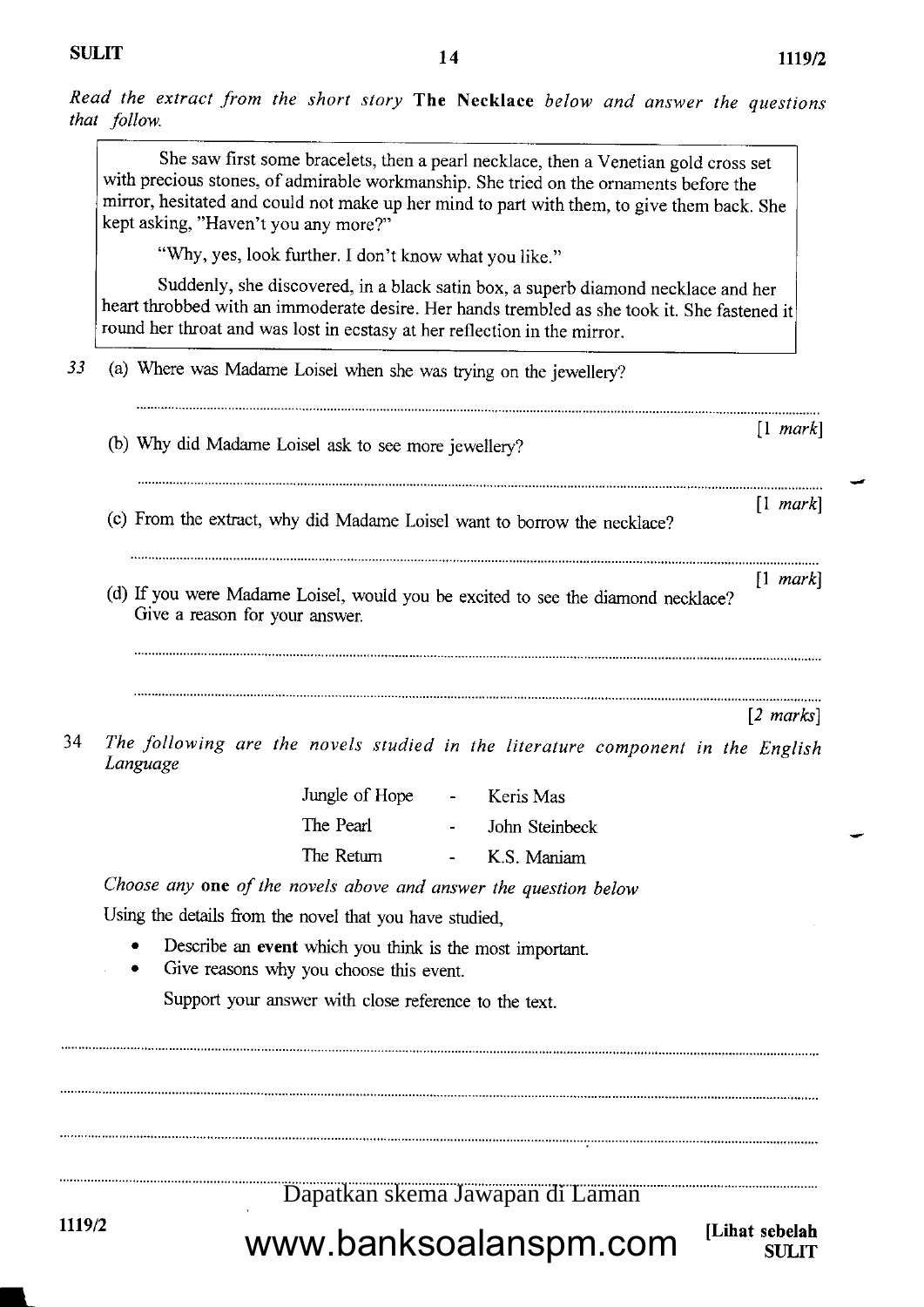**SULIT** 

 $\hat{\boldsymbol{\gamma}}$ 

ź

 $\downarrow$ 

|        | Dapatkan skema Jawanan di Laman |              |
|--------|---------------------------------|--------------|
| 1119/2 |                                 |              |
|        | www.banksoalanspm.com           | <b>SULIT</b> |
|        |                                 |              |